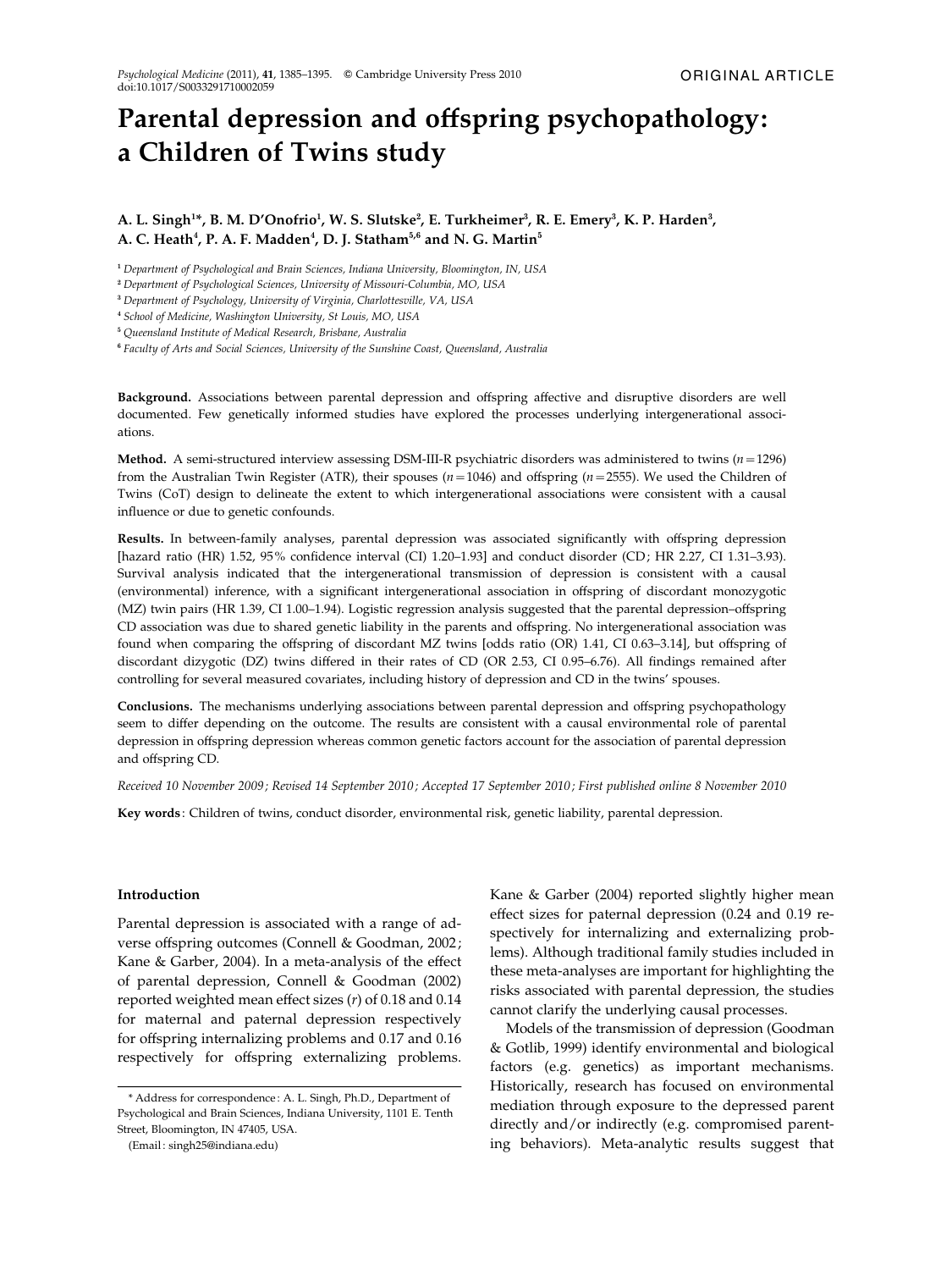depressed mothers exhibit greater disengagement and negative behavior and less positivity towards their children (Lovejoy et al. 2000). Moreover, many environmental factors have been shown to statistically mediate intergenerational associations of depression (see Goodman & Tully, 2006). Despite support for environmental mediation of intergenerational associations, these studies failed to account for the possibility of shared genetic liability (e.g. risk genes passed down from parent to offspring).

The failure to account for the possibility of genetic transmission across generations is a particularly salient omission given that depression is heritable in both adults (Bierut et al. 1999; Sullivan et al. 2000; Kendler et al. 2001) and children (Eaves et al. 1997; Eley & Stevenson, 1999; Rice et al. 2002). For example, Bierut et al. (1999) found moderate heritability for depression across DSM-III-R and DSM-IV diagnoses for adults. It is important to note that twin studies of depression merely raise the possibility that intergenerational transmission is due to shared genetic liability, but the studies do not prove genetic transmission (Rutter et al. 1999). Research designs equipped to evaluate both genetic and environmental transmission of risk are therefore necessary. There are several study designs, each with their own assumptions and limitations, that can examine both genetic and environmental processes (Rutter et al. 2001; D'Onofrio et al. 2003; Rutter, 2007).

Adoption studies have yielded mixed results. Using indirect measures of depression (e.g. clinical records), Wender et al. (1986) found evidence for genetic transmission whereas von Knorring et al. (1983) did not. A third adoption study yielded a significant genetic effect in the entire sample (Sullivan et al. 2000), but not when males and females were analyzed separately (Cadoret et al. 1985). The results suggest some environmental mediation of the transmission of depression, but the adoption design has several limitations and assumptions, including selective placement, lack of representativeness, and inability to control for prenatal environmental risks (Plomin et al. 2001; Rhee & Waldman, 2002). Using a study that addressed many assumptions of the previous adoption research, Tully et al. (2008) also found that maternal depression was an environmental liability for offspring depression and externalizing problems.

Using a different approach, Rice et al. (2005) conducted an extended twin analysis (the study of twin children and their parents) of the intergenerational transmission of depression and found an environmental effect for maternal report of depressive symptoms but not for cross-informant reports. The extended twin design assumes that the same genetic factors influence depression in both generations

(Rutter et al. 2001; D'Onofrio, 2005). A recent Children of Twins (CoT) study (Silberg et al. 2010) indicated direct environmental transmission of depression whereas both genetic and environmental factors accounted for the increased risk of offspring conduct disorder (CD) associated with parental depression. Taken together, these studies generally support environmental mediation of the intergenerational transmission of depression. To gain a better understanding of the underlying mechanisms, however, converging evidence is necessary from a variety of study designs (Rutter et al. 2001). The current study aimed to examine the genetic and environmental mechanisms underlying associations between parental depression and offspring depression and CD in a large, high-risk sample drawn from a community-based twin study using the CoT design, a quasi-experimental design that can elucidate causal processes (Heath et al. 1985; Gottesman & Bertelsen, 1989).

This study is particularly well suited to exploring the processes underlying the intergenerational transmission of psychopathology for several reasons. The study (1) evaluated a high-risk sample with a large number of offspring exposed to parents with diagnosed major depressive disorder (MDD); (2) incorporated sampling weights to allow for approximation of population-based estimates; (3) included many measured characteristics of the adult twins, their spouses and offspring as covariates to rule out the possibility that these characteristics (e.g. assortative mating) explain the intergenerational associations; (4) used semi-structured, diagnostic interviews in both generations; and (5) assessed several offspring outcomes (D'Onofrio et al. 2005; Slutske et al. 2008).

# Method

Participants were drawn from the Australian Twin Register (ATR), a volunteer registry recruited through the media, schools and other resources. In the first wave of data collection twins were mailed a questionnaire in 1980–1981 ( $n = 8183, 69\%$  response rate; Jardine & Martin, 1984). The second wave of data collection consisted of another mailed questionnaire in 1988–1989 ( $n = 6327$ , 83% response rate; Heath & Martin, 1994). Participants were asked to provide the names and addresses of parents, sibling, spouses and biological children. Relatives of the twins  $(n=14421)$ were subsequently mailed a similar questionnaire resulting in responses from 60% of relatives, including 3318 spouses of twins (Lake et al. 2000). In the third wave of data collection (1992–1993) a semi-structured telephone interview was administered to twins/ spouses ( $n=5889$  individual twins,  $n=3844$  twin spouses, 86% response rate; Heath et al. 1997).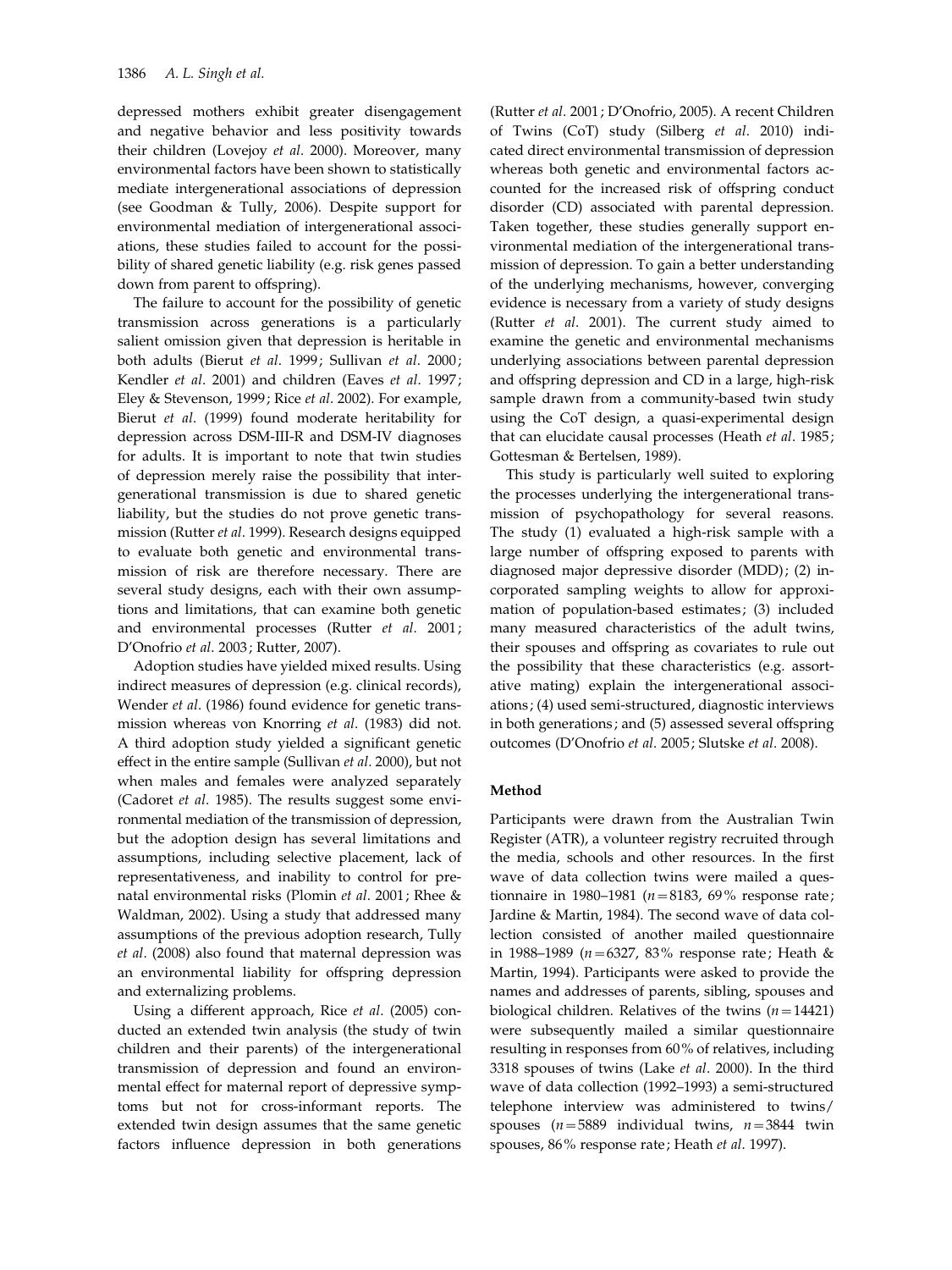The demographics of the ATR are largely consistent with the population from which they were drawn and several tests for self-selection bias have been conducted, with few detectable differences in risk for psychopathology (Heath et al. 1997; Slutske et al. 1997). The sample is predominantly Caucasian, which is consistent with the Australian population of the birth cohort. For a more detailed description of the ATR see Heath et al. (1997) or Slutske et al. (1997).

Offspring of the adult twins were recruited using a high-risk sampling strategy. First, offspring were selected if either the twin parent or co-twin had a history of (a) alcohol dependence and/or CD, (b) MDD and/or (c) divorce. Second, a control group was selected, consisting of the offspring of a random sample of twin pairs with offspring born between 1964 and 1983 and no history of alcohol dependence/CD, MDD or divorce. Interviews asking permission to contact the offspring were conducted with 1409 adult twins (85% response rate). The offspring were asked to complete a telephone interview and a mailed questionnaire, resulting in completed interview data from 2554 offspring (82% response rate) from 1286 nuclear families nested under 889 twin families. The age of the offspring ranged from 14 to 39 years (mean 25.1 years,  $S.D. = 5.7$ ) and  $51\%$  were female (see D'Onofrio *et al.*) 2005; Slutske et al. 2008 for additional sample details).

Sampling weights were created for the offspring dataset, so that the results can generalize to all twins in the ATR (D'Onofrio et al. 2007b; Harden et al. 2007; Slutske et al. 2008). Following standard procedure for data-weighting in twin samples (Heath et al. 1998), multiple logistic regression was used to identify predictors of whether twins (i.e. at least one twin from a pair) from the ATR participated in the CoT study. Psychiatric and demographic characteristics were used as predictors (Harden et al. 2007). Previous studies have detailed the weighting variables and procedure (D'Onofrio et al. 2007b) and conducted sensitivity analyses (Harden et al. 2007; Slutske et al. 2008).

#### Measures of twin and spouse characteristics

The Semi-Structured Assessment for the Genetics of Alcoholism (SSAGA; Bucholz et al. 1994) was administered to twin parents and their spouses during the third wave of data collection. The SSAGA assesses lifetime symptoms of alcohol abuse/dependence and related psychiatric disorders, including DSM-III-R MDD and CD. The SSAGA has demonstrated moderate to high inter-rater reliability in previous studies (Bucholz et al. 1994) and yields a diagnosis of DSM-III-R depression based on self-report. Among parents in the current study, the prevalence of MDD in the twins was 37% and in their spouses was 24%. The spousal (tetrachoric) correlation for MDD was relatively low in magnitude ( $r=0.18$ ,  $p=0.04$ ), consistent with other reports of assortative mating (Maes et al. 1998).

Additional family and parental characteristics were included in analyses to determine whether measured covariates confound the risks associated with parental depression. Parental history of divorce was coded as  $0 =$ no history of divorce/marital separation and 1=history of divorce during the offspring's lifetime (biological parents). Age at first childbirth was coded continuously for mothers (range 12.1–41.6) and fathers (range 13.9–49.4). Education was coded on a sevenpoint scale (1=less than 7 years schooling,  $2=8-10$ years schooling,  $3=11-12$  years schooling,  $4=ap$ prenticeship, diploma, etc., 5=technical/teachers college,  $6=$ university first degree,  $7=$ university postgraduate training). Parental CD was coded as symptom counts of DSM-III-R diagnostic criteria. Parental substance use was coded as  $0=$  no lifetime history and 1=lifetime history of any tobacco or illicit drug use. Alcohol dependence and abuse were coded as symptom counts of DSM-III-R diagnostic criteria for each disorder.

## Offspring characteristics

In the CoT study, the SSAGA was administered by a telephone interview to assess lifetime diagnosis of DSM-III-R MDD and a diagnosis of DSM-III-R CD before the age of 18. If offspring did not endorse one of the two core symptoms of MDD (e.g. depressed mood or anhedonia) they were not administered the remaining MDD items. Offspring diagnosis of CD was based on symptoms before the age of 18. Offspring age, age squared, and sex  $(0)$ =female, 1=male) were also included as covariates in all analyses.

# CoT design

The CoT design, an extension of the traditional twin study, helps to separate the intergenerational associations between a predictor and outcomes into three processes: environmental risk factors specific to the risk factor measured, genetic factors that influence the parents and offspring, and environmental confounds that twins share. Most studies compare unrelated individuals (offspring exposed to parental depression to offspring in different families not exposed), which results in a between-family estimate. Between-family estimates include the effect of parental depression and everything else that correlates with depression. In the CoT design, by contrast, researchers compare cousins who are differentially exposed to parental depression by looking at the offspring of twins who are discordant (one co-twin was depressed and the other co-twin was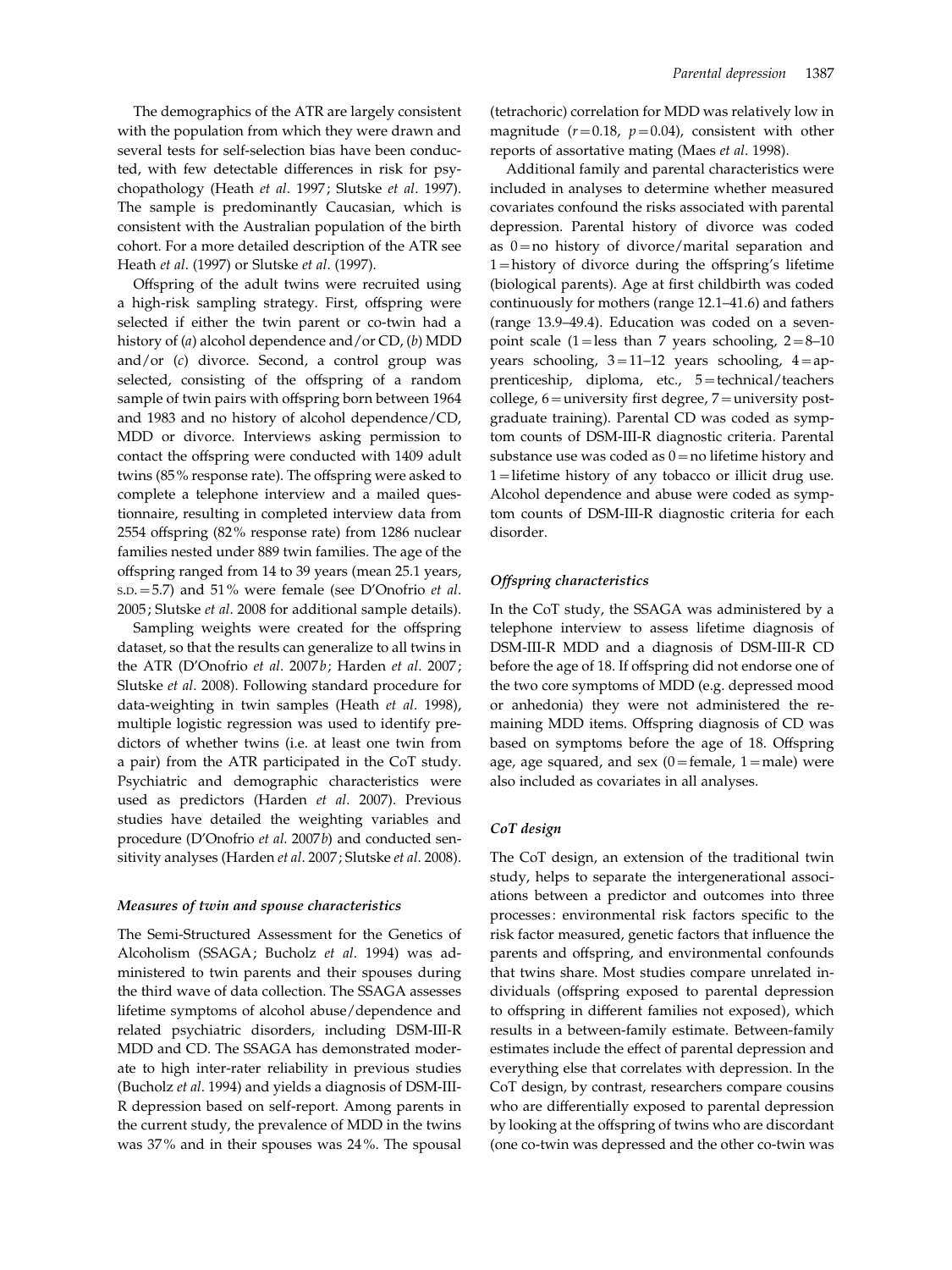

Fig. 1. Predicted pattern of parent–offspring associations in various family comparisons corresponding to different models of intergenerational transmission. (a) Causal association. Under a causal mode of transmission the intergenerational association will be attenuated to the extent that between-family effects, age, prenatal factors, and twin confounds are controlled for. (b) Environmental confounds. Under a mode of transmission in which environmental confounds account for intergenerational associations, the intergenerational association will be attenuated in all discordant twins, discordant DZ twins and discordant MZ twins to the same extent because the confounding factors would be uncorrelated with genetic risk associated with parental depression. (c) Genetic confounds. Under a genetic mode of transmission the parent–offspring association would vary according to genetic relatedness. In discordant MZ twin pairs the association would be zero because the cousins share the same genetic risk associated with the twin parent's depression. The parent–offspring association in discordant DZ twin families would be larger because the comparison accounts for less genetic confounds.  $\blacksquare$ , Unrelated controls;  $\Box$ , all discordant twins ;  $\Box$ , discordant DZ twins ;  $\Box$ , discordant MZ twins.

not). This within-extended twin family effect accounts for all environmental factors that influence cousins similarly. The comparison of differentially exposed offspring of monozygotic (MZ) twins is the most

rigorous test of causality in the CoT design because the design also controls for all genetic factors from the twin parents that may account for the intergenerational associations. Offspring of MZ twins share 25% of their genetic make-up with each other (socially they are twins, but genetically they are half siblings). The comparison of cousins of discordant dizygotic (DZ) twins controls for less genetic liability (12.5% of their genetic make-up is shared) than the offspring of MZ twins.

When using a quasi-experimental approach it is helpful to identify the predicted pattern of the results consistent with a causal association and alternative confounding hypotheses (Shadish et al. 2002). Fig. 1 illustrates the magnitude of the parent–offspring associations in various family designs that correspond to different causal processes. If the parent–offspring association remains strong in all comparisons (Fig. 1a), especially when accounting for genetic and environmental factors that influence both generations (by comparing offspring of discordant MZ twins), researchers can infer that the intergenerational association is causal, or environmentally mediated. If, however, the parent–offspring association is eliminated after controlling for background genetic and environmental factors when comparing differentially exposed offspring of MZ twins, then family background factors are implicated (Fig.  $1b$ ,  $c$ ). Examining the association between parents and offspring using the offspring of both MZ and DZ twin pairs helps to identify whether the family background factors are genetic or environmental in origin. If the parent– offspring association is eliminated when comparing differentially exposed offspring of both MZ and DZ twin pairs (Fig. 1b), then environmental background factors are implicated. If the association is eliminated among the offspring of discordant MZ but not discordant DZ twin pairs (Fig. 1c), then genetic background factors are implicated. See D'Onofrio et al. (2005) and Slutske et al. (2008) for more details.

#### Data analysis

# Prevalence of MDD/CD among offspring of adult twins

To provide an initial glimpse of the processes underlying the intergenerational associations, the prevalence of offspring MDD and CD was calculated separately for several groups of families. The comparisons were based on the raw data, accounting for the nested, non-independent nature of the data but without using the sampling weights. First, the prevalence of MDD and CD was examined among the offspring of depressed and non-depressed parents in the entire sample (i.e. unrelated individuals) to establish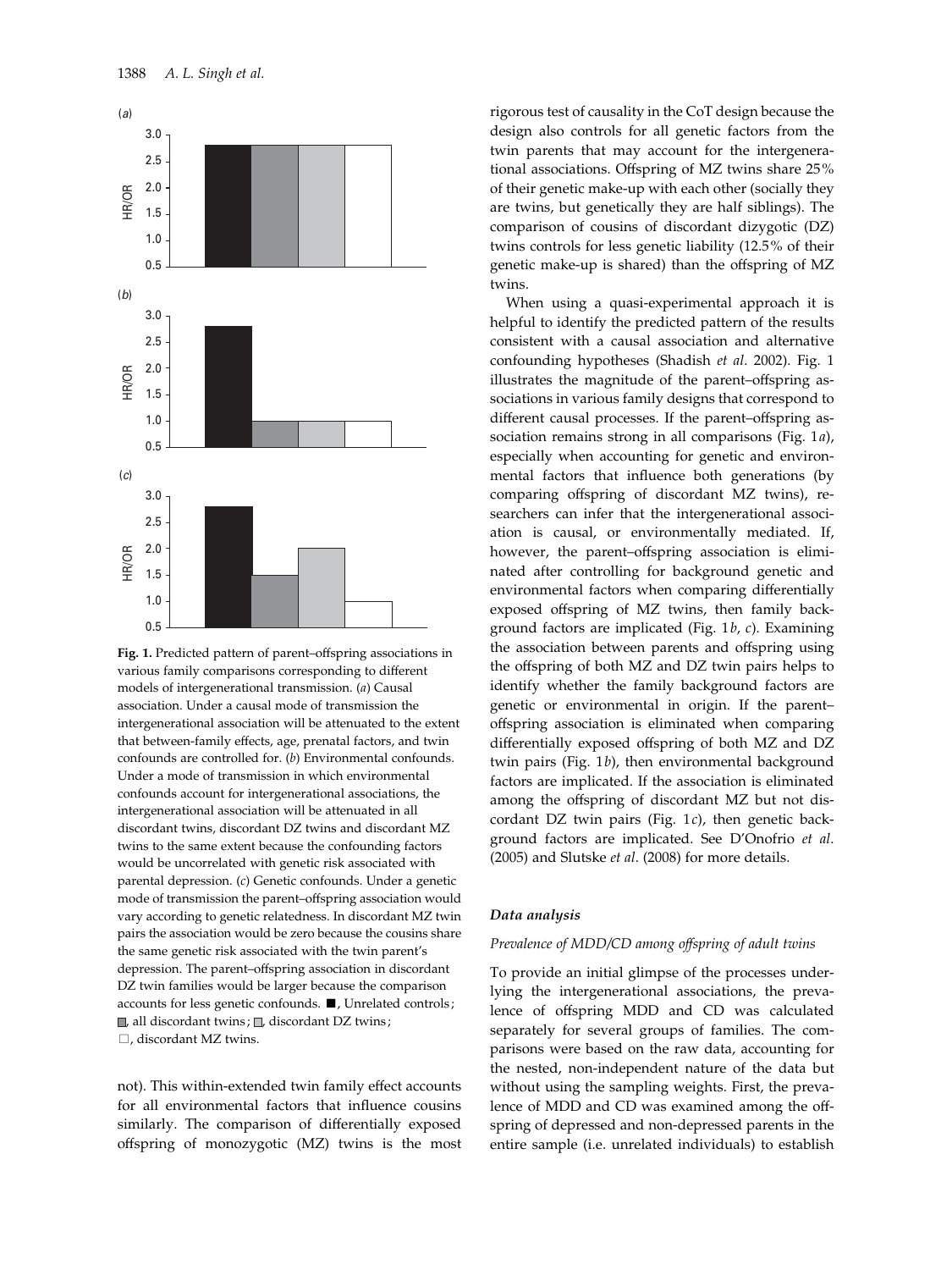an intergenerational association. Next, the prevalence among offspring of all discordant twins, without regard to zygosity, was estimated. This analysis compares cousins differentially exposed to a depressed parent. Finally, the prevalence among offspring of discordant DZ and MZ twins was calculated separately. Kaplan–Meier estimates were used to estimate the prevalence of offspring MDD given that not all offspring have passed through the risk period and, thus, the data are right censored. That is, some participants who had not yet received a diagnosis would receive a diagnosis sometime after the assessment. Simple percentages were computed for CD diagnosis before the age of 18.

#### Survival analysis/logistic regression analyses

Cox survival analyses provide statistical tests of the processes underlying the increased risk of depression in the offspring of depressed parents; to account for measured covariates of the adult twins, their spouses and the offspring; and to use the sampling weights. The analyses estimated the risk of offspring MDD associated with parental lifetime history of MDD, given that the assessment of offspring MDD was right censored. Continuous-time survival analysis using the proportional hazards model was used to estimate hazard ratios (HRs), which represent the increased risk of MDD among offspring of parents with MDD. Logistic regression was used to predict offspring CD diagnosis before age 18.

Several models examined the processes underlying the intergenerational associations between parental MDD and offspring MDD and CD. The first model estimated the phenotypic relationships between parental MDD and offspring MDD and CD in the entire sample (which compared unrelated offspring who are differentially exposed to parental depression), while controlling for offspring sex, age, age squared, and spousal MDD (which helped to account for assortative mating). Model 2 estimated the intergenerational association, while controlling statistically for familylevel, parental, and offspring-measured covariates. The model therefore assesses the intergenerational association that is independent of the measured covariates. Model 3 broke down intergenerational associations into between- and within-extended twin family effects without regard to twin parent zygosity. The between-family effect was measured as the mean MDD diagnosis across twin parents in the extended family  $(1=$  both depressed,  $0.5=$  one twin parent depressed, 0=neither depressed). The estimate therefore measures whether all cousins in an extended family with more twin depression have more problems than offspring in unrelated families where the twins had

less depression. The within-family effect was measured as the deviation of each specific twin parent's depression diagnosis from the mean of the extended family  $(0=$  concordant twins,  $0.5=$  twin parent depressed,  $-0.5$ =twin aunt/uncle depressed) and assessed whether the offspring exposed to a twin parent with depression had more problems than their cousins whose twin parent did not have depression.

Model 4 further refined the within-extended family effects by examining associations in the offspring of discordant MZ and discordant DZ twins. This model yields two within-extended family estimates. The first is the association between parental depression and offspring functioning within MZ twin pairs. An attenuated parent–offspring association in discordant MZ twin families (the most rigorous test of causal environmental effect) would suggest that family background factors account for greater risk in the offspring of depressed parents. The second estimate is the difference between the within-DZ and within-MZ twin family comparisons, which is based on an interaction between the within-family parameter and zygosity. A greater within-twin family association in DZ compared to MZ twin families would implicate genetic factors because the comparison of offspring of MZ twin pairs controls for more genetic factors. That is, when controlling for more genetic factors (in discordant MZ twin families), the parent–offspring association would be attenuated to a greater degree than in discordant DZ twin pair families. If the difference between parent–offspring associations in MZ and DZ twin families is negligible, environmental selection factors would be suggested because the familial confounds would not be related to genetic risk. D'Onofrio et al. (2005) and Slutske et al. (2008) provide further details concerning the model fitting. Finally, model 5 estimated the between- and within-extended family effects while including the measured covariates.

#### Results

# Prevalence of MDD/CD among offspring of adult twins

The prevalence of MDD and CD among the offspring of depressed and non-depressed parents is displayed in Table 1 for the entire sample and by twin–parent type. Given right censored data, Kaplan–Meier survival estimates at age 30 were used for MDD. It was not possible to use population weights in the Kaplan– Meier analysis. Thus, estimates may be slightly higher than expected in offspring of non-depressed parents because the twin parents in the 'No diagnosis' group may have a history of divorce or antisocial behavior. The results indicate that the offspring of depressed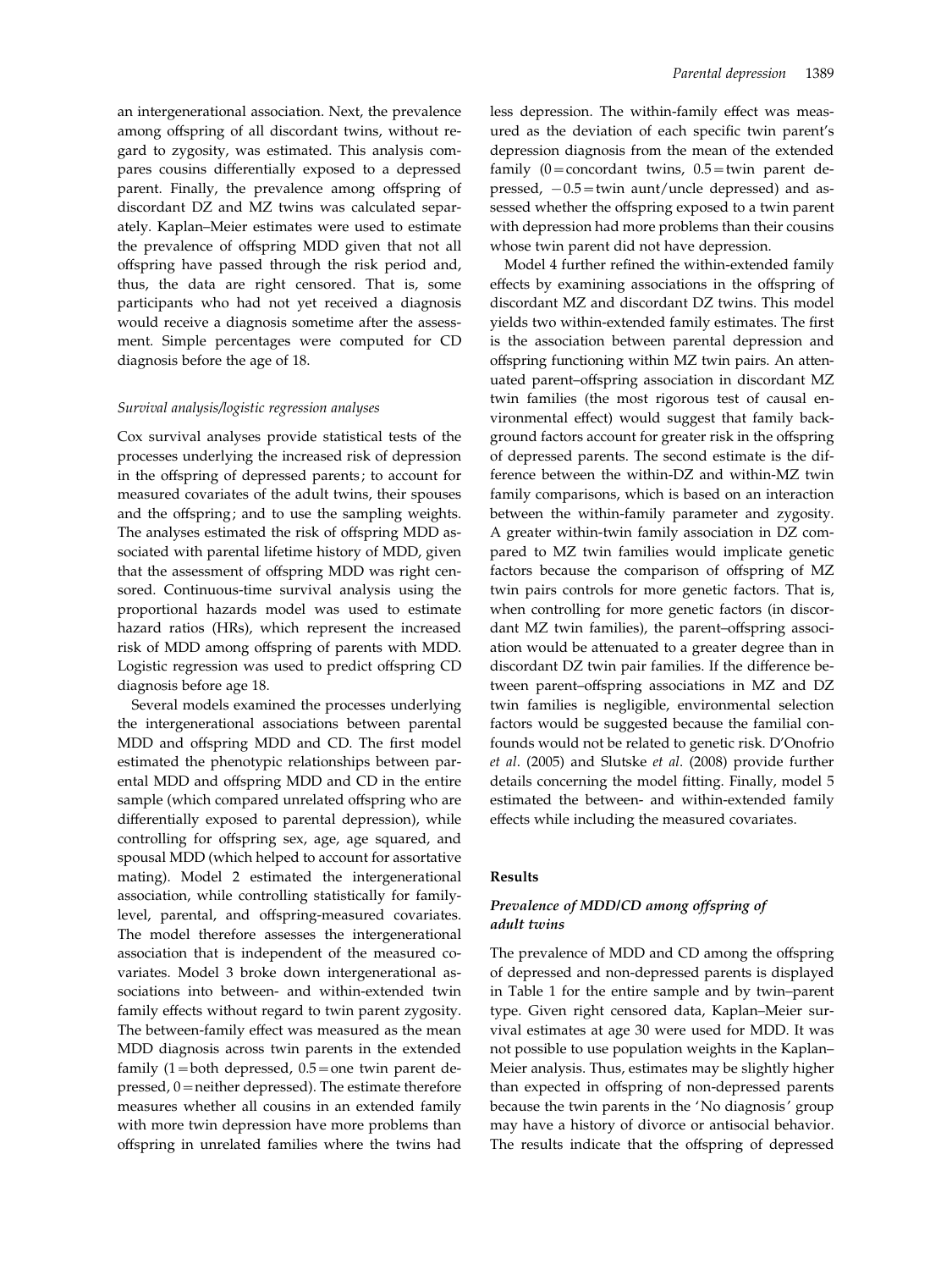| Twin parent<br>depression                                                                      | $n_{\text{offspring}}$ | Offspring<br>depression <sup>a</sup><br>( %) | Offspring<br>CD(%) |
|------------------------------------------------------------------------------------------------|------------------------|----------------------------------------------|--------------------|
| Entire sample<br>No diagnosis<br>Diagnosis                                                     | 2555                   | 30<br>37                                     | 12<br>17           |
| All discordant twins<br>No diagnosis <sup>b</sup><br>Diagnosis <sup>c</sup>                    | 1043                   | 31<br>39                                     | 14<br>15           |
| Discordant dizygotic<br>(DZ) twins<br>No diagnosis <sup>b</sup><br>Diagnosis <sup>c</sup>      | 598                    | 32<br>38                                     | 11<br>16           |
| Discordant<br>monozygotic<br>(MZ) twins<br>No diagnosis <sup>b</sup><br>Diagnosis <sup>c</sup> | 445                    | 29<br>40                                     | 19<br>15           |
|                                                                                                |                        |                                              |                    |
|                                                                                                |                        |                                              |                    |

Table 1. Prevalence of offspring depression and conduct disorder (CD) by family type

<sup>a</sup> Prevalence based on Kaplan–Meier survival estimates at age 30.

<sup>b</sup> Twin parent has a lifetime diagnosis of depression.

<sup>c</sup> Twin parent does not have a lifetime diagnosis of depression.

parents have higher rates of MDD than offspring of non-depressed parents (37% and 30% respectively) when comparing unrelated offspring. This pattern remained when the sample was restricted to only comparing discordant twins (regardless of twin zygosity) with the prevalence among offspring of depressed (39%) and non-depressed twins (31%). When calculated separately by twin parent zygosity, the prevalence of offspring MDD did not vary across parental twin type. That is, there was greater prevalence in the offspring of depressed MZ and DZ twins (40% and 38%) as compared to the offspring of their non-depressed MZ and DZ co-twins (29% and 32%). These results provide support for a causal role of parental depression, such that an environmental process underlies the intergenerational association of depression.

In the entire sample, CD was also more prevalent among offspring of depressed than non-depressed parents (17% and 12% respectively). By contrast, there was almost no difference when the sample was restricted to offspring of discordant twins (15% among offspring of the depressed twins and 14% among offspring of non-depressed twins). There was greater prevalence among offspring of depressed DZ twins (16%) than those of their non-depressed co-twins (11%). By contrast, there was no difference in CD among the offspring of MZ twins with MDD (15%) and the offspring of the non-depressed co-twins (19%). The results for CD suggest that environmental processes related specifically to parental depression do not underlie the intergenerational association; rather, genetic factors seem to account for part of the relationship.

# Survival analysis for depression in offspring

Survival models of offspring depression are presented in Table 2. Model 1 indicates a significant association between twin parent depression and offspring MDD [HR 1.52, 95% confidence interval (CI) 1.20–1.93] when controlling for spouse MDD, twin zygosity and offspring sex and age. The association remained in model 2 (HR 1.42, CI 1.14–1.76), which controlled for measured covariates. Several covariates were also statistically significant, indicating that being a female, family history of divorce, twin parent lower education, and spouse CD were also risk factors for offspring depression. In model 3 the intergenerational association was examined in differentially exposed cousins (regardless of twin parent zygosity), indicating a significant between-family (HR 1.63, CI 1.19–2.23) and within-extended family association (HR 1.39, CI 1.00– 1.94). Model 4 specified that the magnitude of the parent–offspring association in discordant MZ twin pairs (HR 1.30, CI 0.80–2.12) was consistent with a specific influence of parental depression, and the difference between the within-extended family estimates among MZ and DZ twin families was small and not statistically significant ( $b=0.12$  logits,  $p=0.719$ ). Finally, model 5 examined the intergenerational association in discordant twins (regardless of twin parent zygosity) including measured covariates. The results replicate model 3, with slightly attenuated estimates of the between-family (HR 1.52, CI 1.13–2.04) and within-extended twin family (HR 1.31, CI 0.98– 1.76) effects.

## Logistic regression for CD in offspring

Estimates of survival models predicting offspring CD are presented in Table 3. Model 1 indicates a significant association between parental depression and offspring CD (HR 2.27, CI 1.31–3.93). Model 2 shows that this association remains (HR 1.80, CI 1.15–2.83), although slightly attenuated, when measured covariates were included. The inclusion of measured covariates indicated that female sex, twin parent alcohol dependence, and twin parent CD were significant risk factors. Model 3 further indicates a statistical trend for a within-family effect (HR 2.25, CI 0.88–5.76) in addition to the between-family effect (HR 2.27, CI 1.45– 3.56). Model 4 indicates that the intergenerational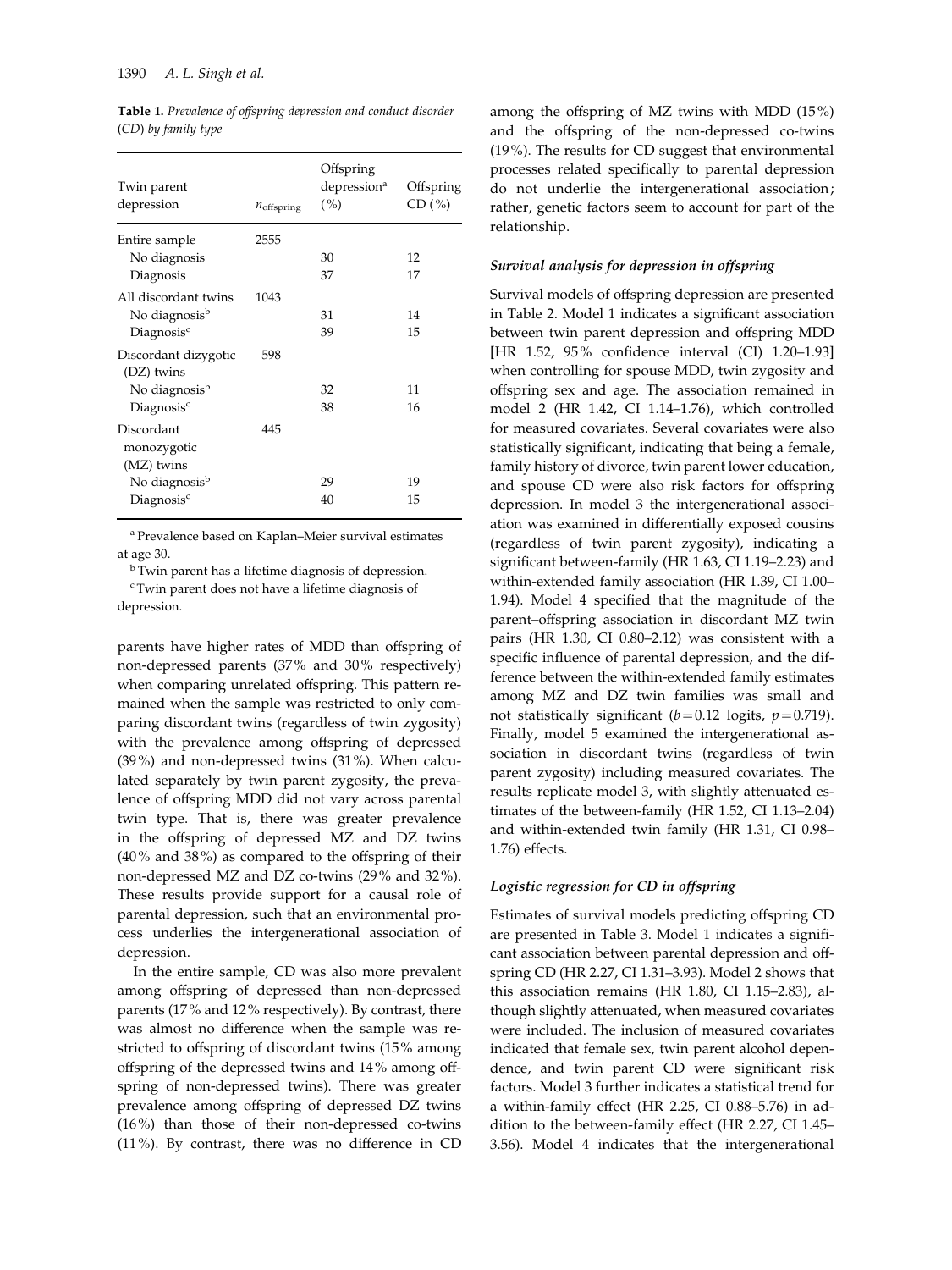Table 2. Parameter estimates of survival models predicting offspring depression

| Parameter                                               | Model 1  |       | Model 2  |       | Model 3  |       | Model 4  |       | Model 5  |       |
|---------------------------------------------------------|----------|-------|----------|-------|----------|-------|----------|-------|----------|-------|
|                                                         | b        | S.E.  | b        | S.E.  | b        | S.E.  | b        | S.E.  | b        | S.E.  |
| Twin depression                                         |          |       |          |       |          |       |          |       |          |       |
| Phenotypic                                              | $0.42**$ | 0.12  | $0.21**$ | 0.12  |          |       |          |       |          |       |
| Between-twin family                                     |          |       |          |       | $0.49*$  | 0.16  | $0.49*$  | 0.16  | $0.42*$  | 0.15  |
| Within-twin family                                      |          |       |          |       | $0.33*$  | 0.17  | 0.26     | 0.25  | $0.27**$ | 0.15  |
| Difference between within-DZ<br>and within-MZ estimates |          |       |          |       |          |       | 0.12     | 0.33  |          |       |
| Spouse depression                                       | $0.25*$  | 0.14  | $0.24**$ | 0.14  | $0.24**$ | 0.14  | $0.25**$ | 0.14  | $0.23**$ | 0.14  |
| Twin zygosity                                           | 0.10     | 0.12  | 0.11     | 0.12  | 0.10     | 0.12  | 0.10     | 0.12  | 0.11     | 0.11  |
| Offspring sex                                           | $-0.65$  | 0.14  | $-0.55$  | 0.15  | $-0.65*$ | 0.14  | $-0.65*$ | 0.14  | $-0.67*$ | 0.14  |
| Offspring age                                           | 0.02     | 0.11  | 0.07     | 0.10  | 0.02     | 0.11  | 0.02     | 0.11  | $-0.007$ | 0.11  |
| Offspring age squared                                   | $-0.001$ | 0.002 | $-0.002$ | 0.002 | $-0.001$ | 0.002 | $-0.001$ | 0.002 | $-0.001$ | 0.002 |
| Parental divorce                                        |          |       | $0.29*$  | 0.15  |          |       |          |       | $0.25*$  | 0.12  |
| Twin covariate                                          |          |       |          |       |          |       |          |       |          |       |
| Education                                               |          |       | 0.07     | 0.05  |          |       |          |       | $0.08**$ | 0.04  |
| Age at first child's birth                              |          |       | $-0.02$  | 0.02  |          |       |          |       | $-0.03$  | 0.02  |
| Cigarette use                                           |          |       | 0.20     | 0.13  |          |       |          |       | 0.13     | 0.11  |
| Alcohol abuse                                           |          |       | 0.03     | 0.18  |          |       |          |       | 0.01     | 0.16  |
| Alcohol dependence                                      |          |       | $-0.09$  | 0.24  |          |       |          |       | $-0.06$  | 0.21  |
| Illicit drug use                                        |          |       | 0.16     | 0.20  |          |       |          |       | 0.24     | 0.18  |
| Conduct disorder                                        |          |       | $-0.003$ | 0.06  |          |       |          |       | $-0.01$  | 0.06  |
| Spouse covariate                                        |          |       |          |       |          |       |          |       |          |       |
| Education                                               |          |       | $-0.004$ | 0.04  |          |       |          |       | 0.004    | 0.04  |
| Age at first child's birth                              |          |       | 0.01     | 0.02  |          |       |          |       | 0.01     | 0.02  |
| Cigarette use                                           |          |       | 0.13     | 0.16  |          |       |          |       | 0.14     | 0.16  |
| Alcohol abuse                                           |          |       | $-0.20$  | 0.14  |          |       |          |       | $-0.19$  | 0.14  |
| Alcohol dependence                                      |          |       | 0.06     | 0.19  |          |       |          |       | 0.05     | 0.18  |
| Illicit drug use                                        |          |       | $-0.27$  | 0.17  |          |       |          |       | $-0.25$  | 0.16  |
| Conduct disorder                                        |          |       | $0.16**$ | 0.09  |          |       |          |       | $0.15**$ | 0.09  |

DZ, Dizygotic ; MZ, monozygotic ; s.E., standard error.

Analyses were weighted to estimate population-based parameters.

 $* p < 0.05$ ,  $* p < 0.10$ .

association was negligible in discordant MZ families (HR 1.41, CI 0.63–3.14), implicating family background factors. The model also indicated that the intergenerational association varies by the genetic relatedness (i.e. twin zygosity) of the twin parents; the difference between the within-MZ and within-DZ twin family estimates ( $b=1.98$  logits,  $p=0.070$ ) implicates genetic factors. Model 5 revealed the same pattern of results when accounting for measured covariates, including a negligible association in discordant MZ twin families, and the difference in the within-MZ and within-DZ twin family estimates remained ( $b=1.83$  logits,  $p=0.018$ ). This pattern of results suggest that although there is a statistical association between parental depression and offspring CD in between-family analyses, genetic factors shared by the twin parent and child seem to account for the association.

## Discussion

Consistent with previous, genetically informative studies (Sullivan et al. 2000; Rice et al. 2005) and an adoption study of environmental liability of parental depression (Tully et al. 2008), the current study found support for a causal association between parental depression and offspring MDD. The causal inference is based on the comparisons of offspring of MZ twins discordant for MDD. These offspring, who are as genetically related as half siblings, differed in their own rates of MDD; offspring exposed to parental depression had more MDD than their cousins who were not exposed to parental depression. The association remained even when controlling for spousal depression and other measured covariates.

Some of the environmental processes hypothesized include parenting behaviors, disengagement, and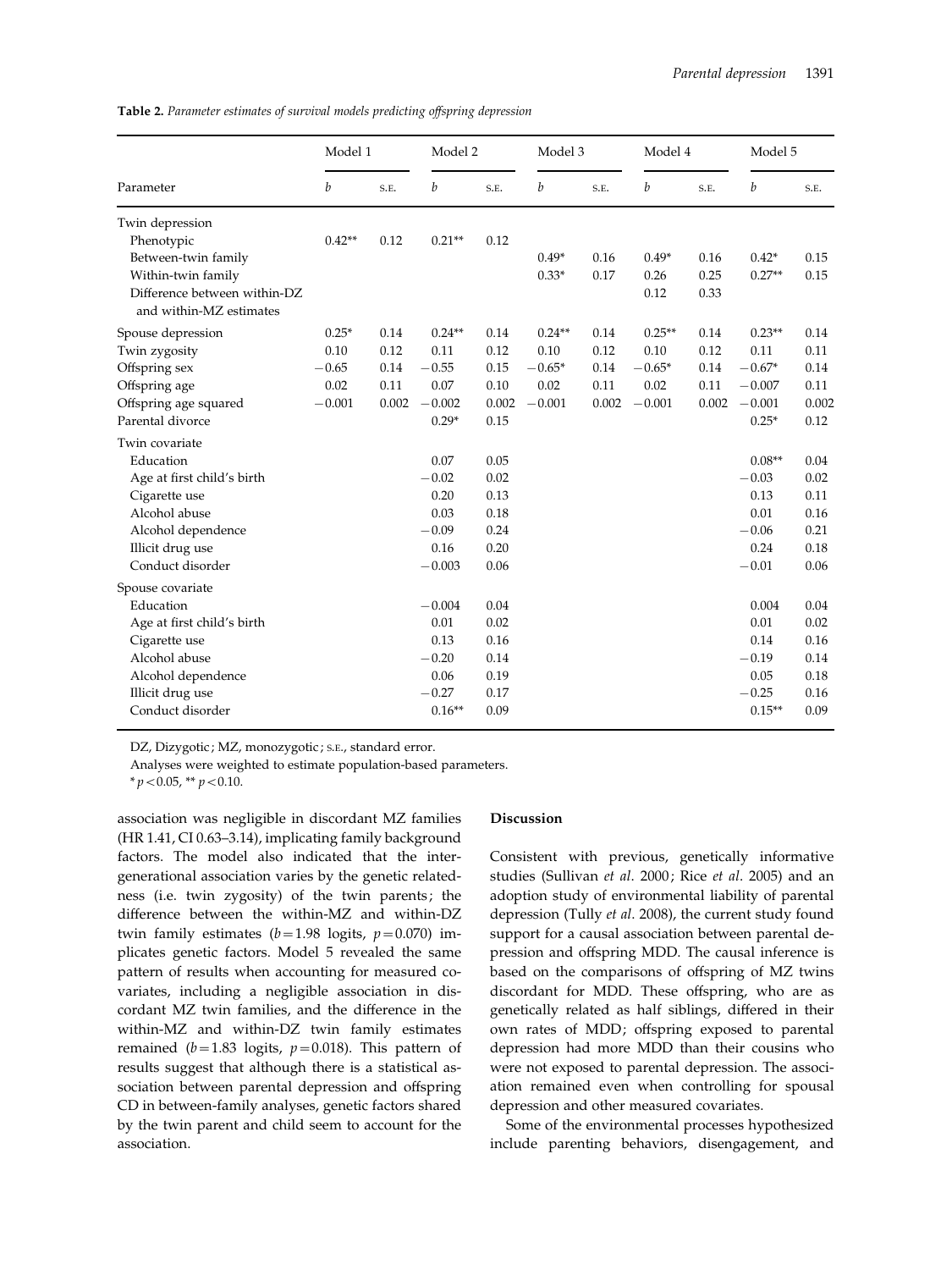Table 3. Parameter estimates of survival models predicting offspring conduct disorder (CD)

| Parameter                                               | Model 1  |       | Model 2   |       | Model 3  |       | Model 4   |       | Model 5   |       |
|---------------------------------------------------------|----------|-------|-----------|-------|----------|-------|-----------|-------|-----------|-------|
|                                                         | b        | S.E.  | b         | S.E.  | b        | S.E.  | b         | S.E.  | b         | S.E.  |
| Twin depression                                         |          |       |           |       |          |       |           |       |           |       |
| Phenotypic                                              | $0.82*$  | 0.28  | $0.53*$   | 0.20  |          |       |           |       |           |       |
| Between twin family                                     |          |       |           |       | $0.82*$  | 0.23  | $0.77*$   | 0.22  | $0.40**$  | 0.22  |
| Within twin family                                      |          |       |           |       | $0.81**$ | 0.48  | 0.34      | 0.41  | 0.23      | 0.39  |
| Difference between within-DZ<br>and within-MZ estimates |          |       |           |       |          |       | 1.98**    | 1.09  | $1.64*$   | 0.64  |
| Spouse depression                                       | $-0.06$  | 0.28  | $-0.21$   | 0.21  | $-0.06$  | 0.27  | $-0.02$   | 0.24  | $-0.19$   | 0.22  |
| Twin zygosity                                           | 0.29     | 0.22  | 0.19      | 0.17  | 0.29     | 0.21  | 0.20      | 0.19  | 0.13      | 0.18  |
| Offspring sex                                           | 0.39     | 0.28  | $0.53*$   | 0.21  | 0.39     | 0.28  | $0.43**$  | 0.25  | $0.55*$   | 0.21  |
| Offspring age                                           | $0.38*$  | 0.18  | $0.42*$   | 0.16  | $0.38*$  | 0.17  | $0.39*$   | 0.17  | $0.43*$   | 0.16  |
| Offspring age squared                                   | $-0.01*$ | 0.003 | $-0.008*$ | 0.003 | $-0.01*$ | 0.003 | $-0.008*$ | 0.003 | $-0.008*$ | 0.003 |
| Parental divorce                                        |          |       | 0.18      | 0.21  |          |       |           |       | 0.18      | 0.21  |
| Twin covariate                                          |          |       |           |       |          |       |           |       |           |       |
| Education                                               |          |       | $-0.06$   | 0.06  |          |       |           |       | $-0.05$   | 0.06  |
| Age at first child's birth                              |          |       | 0.03      | 0.02  |          |       |           |       | 0.03      | 0.02  |
| Cigarette use                                           |          |       | 0.10      | 0.18  |          |       |           |       | 0.06      | 0.18  |
| Alcohol abuse                                           |          |       | $-0.39$   | 0.37  |          |       |           |       | $-0.33$   | 0.35  |
| Alcohol dependence                                      |          |       | $1.16*$   | 0.43  |          |       |           |       | $1.07*$   | 0.38  |
| Illicit drug use                                        |          |       | 0.33      | 0.34  |          |       |           |       | 0.37      | 0.23  |
| Conduct disorder                                        |          |       | $0.19*$   | 0.08  |          |       |           |       | $-0.06$   | 0.11  |
| Spouse covariate                                        |          |       |           |       |          |       |           |       |           |       |
| Education                                               |          |       | $-0.03$   | 0.06  |          |       |           |       | $-0.04$   | 0.06  |
| Age at first child's birth                              |          |       | $-0.01$   | 0.02  |          |       |           |       | $-0.01$   | 0.02  |
| Cigarette use                                           |          |       | 0.28      | 0.25  |          |       |           |       | 0.27      | 0.25  |
| Alcohol abuse                                           |          |       | 0.19      | 0.19  |          |       |           |       | 0.16      | 0.19  |
| Alcohol dependence                                      |          |       | 0.33      | 0.24  |          |       |           |       | 0.38      | 0.24  |
| Illicit drug use                                        |          |       | 0.44      | 0.24  |          |       |           |       | 0.37      | 0.23  |
| Conduct disorder                                        |          |       | $-0.09$   | 0.16  |          |       |           |       | $-0.06$   | 0.11  |

DZ, Dizygotic ; MZ, monozygotic ; S.E., standard error.

Analyses were weighted to estimate population-based parameters.

 $* p < 0.05$ ,  $* p < 0.10$ .

negativity (Lovejoy et al. 2000; Cummings et al. 2005; Foster et al. 2008). Notably, the results of the current study are not contradictory of studies that document moderate genetic influences underlying depression (Sullivan et al. 2000). The CoT analyses in our study seek to explain only the covariation between parental and offspring depression rather than to explain all of the variance in offspring MDD. That is, although they are both genetically influenced, the genetic influences underlying parental depression may be somewhat independent of those underlying offspring depression. Results from genetically informative samples are particularly important to the study of the intergenerational transmission of depression, given the bulk of research relies on designs that cannot disentangle genetic and environmental processes. Only quasiexperimental studies are able to rule out alternative hypotheses that family background characteristics/ genetic confounds may account for the intergenerational associations (Rutter, 2007).

In contrast to the results for offspring MDD, family background factors, including genetic confounds, seem to account for the parental MDD–offspring CD association because the magnitude of association varied by the genetic relatedness of the twin parents. That is, the intergenerational association was greater within DZ than MZ twin families. Moreover, the most rigorous test of the causal inference in the design, the comparison of the offspring from discordant MZ twins, did not yield a significant intergenerational association for offspring CD. These results are consistent with a recent CoT study (Silberg et al. 2010) indicating that parental depression–offspring CD associations are, at least partly, genetically mediated.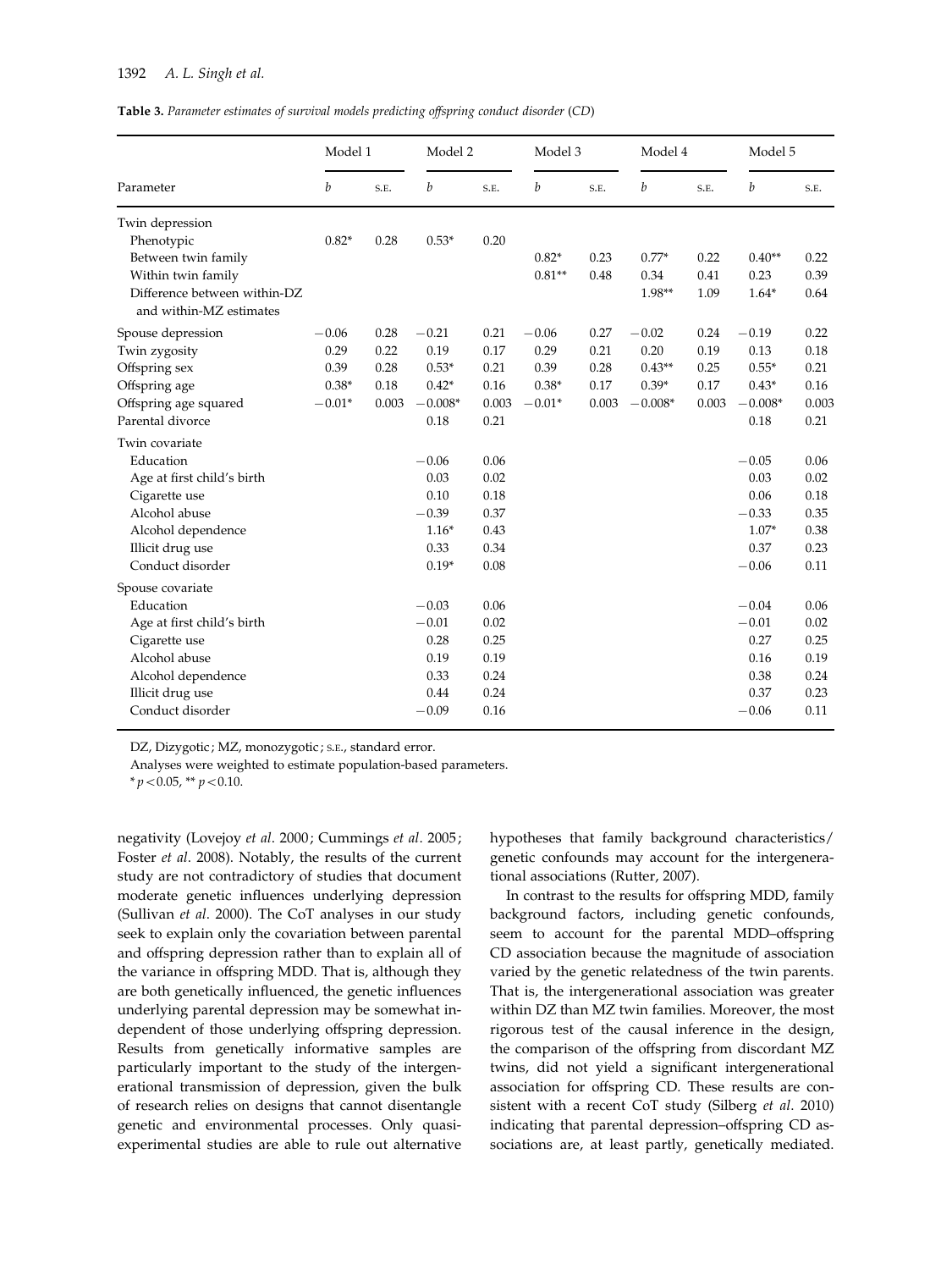By contrast, Tully et al. (2008) found evidence for environmental mediation of the association between parental depression and offspring externalizing disorders. As parental depression is associated with both affective and disruptive problems (Beardslee et al. 1998; Brennan et al. 2002; Cummings et al. 2005), this area of research would benefit from more studies examining associations between parental depression and a variety of offspring outcomes. Given the dearth of genetically informed studies and inconsistency across study designs and methods, future research is needed to clarify the nature of associations between parental depression and offspring externalizing problems.

Several characteristics of the study make it particularly well suited to investigating parental depression. First, the high-risk sample includes many participants, in both generations, with the diagnoses of interest. Second, many measured covariates were included to control for potential confounding factors. Third, the use of the sampling weights enabled us to approximate population-based estimates. Fourth, psychopathology in both generations was assessed by semi-structured interviews. Fifth, a range of offspring diagnoses were assessed, allowing us to examine the processes underlying the associations between parental MDD and both offspring MDD and CD.

Despite the study's strengths, there are several limitations to consider. First, the ATR is a community sample and thus may not include individuals with extreme scores for MDD or CD. Second, the high-risk sampling strategy, which included discordant MZ twin pairs, may not be representative because of the high heritability of depression. That is, MZ twin pairs discordant for depression may not be representative of depressed individuals more generally. The use of sampling weights and advanced quantitative approaches for missing data were used to address these limitations as much as possible. The analyses rely on retrospective self-report and are limited to DSM-based criteria. The CoT design also does not take into account the genetic risk associated with depression in the spouse of the twins (Eaves et al. 2005). Although we controlled for measured covariates of the spouses (e.g. MDD and CD), it is impossible to determine whether every salient variable was measured accurately and included in the models. Given that family background factors seem to account for the association of parental MDD and offspring CD, spousal genetic risk factors may be important factors. Because we examined parental depression, in general, we are not able to detect differential processes underlying maternal–offspring and paternal–offspring associations. Finally, we did not explore heterogeneity in parental depression or co-morbid parental psychopathology (e.g. CD). It is well understood that depression is a heterogeneous condition in which many factors, including age at first onset, number of episodes, relapse rate, duration of longest episode, treatment response and demographic variables, contribute to variability (Harrington et al. 1996; Kendler et al. 1999; Carragher et al. 2009). Furthermore, our measure of twin discordance was simply lifetime history versus no lifetime history; thus our measurement was not sensitive to subthreshold levels of depression, which may be important to include in future studies.

The findings of our study will be strengthened by future research and replication in other samples using different designs and different measures of depression and CD. For example, depression may be better understood continuously rather than categorically. Furthermore, there is heterogeneity within both depression and CD that should be explored. It may be that the processes underlying intergenerational associations vary for early versus late-onset disorders (Goodman & Gotlib, 1999). Parental depression has important implications for offspring well-being, but it also often co-occurs with other forms of psychopathology (e.g. antisocial behavior, substance abuse); thus, it will be crucial for future research to explore how co-morbid parental psychopathology affects offspring development.

Our study is consistent with much of the previous research on the intergenerational transmission of depression. The literature regarding parental depression and offspring CD is inconsistent. The current results underscore the importance of identifying, more specifically, the environmental mechanisms responsible for the intergenerational transmission of depression, while highlighting the need for further research to clarify the genetic and environmental processes underlying intergenerational associations between parental MDD and offspring disruptive behavior.

#### Declaration of Interest

None.

#### References

- Beardslee WR, Versage EM, Gladstone T (1998). Children of affectively ill parents : a review of the past 10 years. Journal of the American Academy of Child and Adolescent Psychiatry 37, 1134–1141.
- Bierut LJ, Heath AC, Bucholz KK, Dinwiddie SH, Madden PAF, Statham DJ, Dunne MP, Martin NG (1999). Major depressive disorder in a community-based twin sample: are there different genetic and environmental contributions for men and women ? Archives of General Psychiatry 56, 557–563.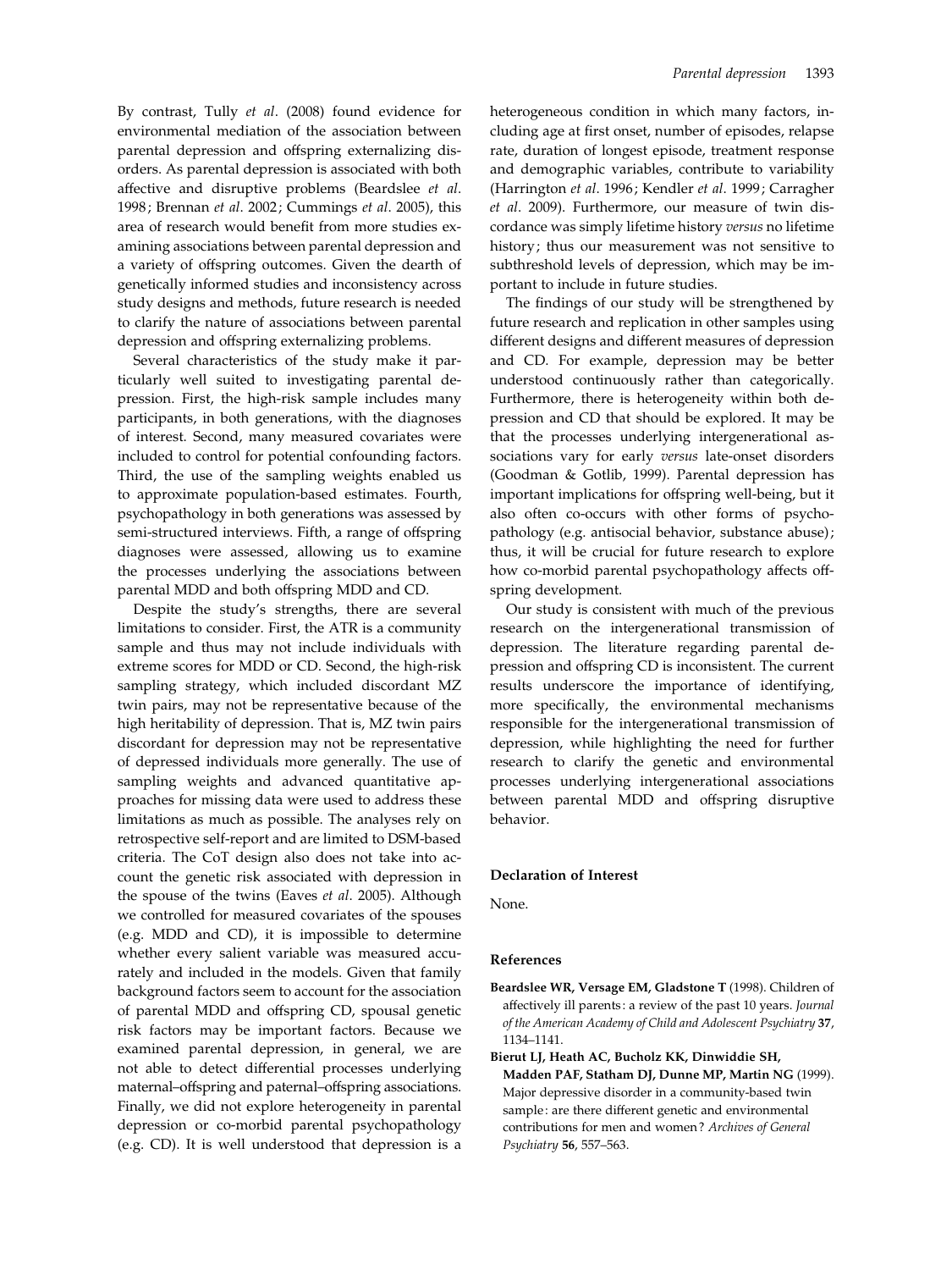Brennan PA, Hammen C, Katz AR, Le Brocque RM (2002). Maternal depression, paternal psychopathology, and adolescent diagnostic outcomes. Journal of Consulting and Clinical Psychology 70, 1075–1085.

Bucholz KK, Cadoret R, Cloninger CR, Dinwiddie SH, Hesselbrock VM, Nurnberger JIJ, Reich T, Schmidt I, Schuckit MA (1994). A new semi-structured psychiatric interview for use in genetic linkage studies : a report on the reliability of the SSAGA. Journal of Studies on Alcohol 55, 149–158.

Cadoret RJ, O'Gorman TW, Heywood E, Troughton E (1985). Genetic and environmental factors in major depression. Journal of Affective Disorders 9, 155–164.

Carragher N, Adamson G, Bunting B, McCann S (2009). Subtypes of depression in a nationally representative sample. Journal of Affective Disorders 113, 88-99.

Connell AM, Goodman SH (2002). The association between psychopathology in fathers versus mothers and children's internalizing and externalizing behavior problems : a meta-analysis. Psychological Bulletin 128, 746–773.

Cummings EM, Keller PS, Davies M (2005). Towards a family process model of maternal and paternal depressive symptoms: exploring multiple relations with child and family functioning. Journal of Child Psychology and Psychiatry 46, 479–489.

D'Onofrio BM (2005). Children of Twins design. In Encyclopedia of Statistics in Behavioral Science (ed. B. S. Everitt and D. C. Howell), pp. 256–258. John Wiley & Sons, Ltd: Hoboken, N.J.

D'Onofrio BM, Slutske W, Turkheimer E, Emery R, Heath A, Madden PAF, Martin NJ (2007a). The intergenerational transmission of childhood conduct problems : a Children of Twins study. Archives of General Psychiatry 64, 820–829.

D'Onofrio BM, Turkheimer E, Eaves L, Corey L, Berg K, Solaas MH, Emery R (2003). The role of the Children of Twins design in elucidating causal relations between parent characteristics and child outcomes. Journal of Child Psychology and Psychiatry 44, 1130–1144.

D'Onofrio BM, Turkheimer E, Emery RE, Harden KP, Slutske WS, Heath AC, Madden PAF, Martin NG (2007b). A genetically informed study of the intergenerational transmission of marital instability. Journal of Marriage and Family 69, 793–809.

D'Onofrio BM, Turkheimer E, Emery R, Slutske W, Heath AC, Madden P, Martin N (2005). A genetically informed study of marital instability and its association with offspring psychopathology. Journal of Abnormal Psychology 114, 570–586.

Eaves L, Silberg J, Maes H (2005). Revisiting the Children of Twins : can they be used to resolve the environmental effects of dyadic parental treatment on child behavior ? Twin Research and Human Genetics 8, 283–290.

Eaves LJ, Silberg JL, Maes HH, Simonoff E, Pickles A, Rutter M, Neale MC, Reynolds CA, Erikson MT, Heath AC, Loeber R, Truett KR, Hewitt JK (1997). Genetics and developmental psychopathology : 2. The main effects of genes and environment on behavioral problems in the Virginia Twin Study of Adolescent Behavioral Development. Journal of Child Psychology and Psychiatry and Allied Disciplines 38, 965–980.

Eley TC, Stevenson J (1999). Exploring the covariation between anxiety and depression symptoms : a genetic analysis of the effects of age and sex. Journal of Child Psychology and Psychiatry and Allied Disciplines 40, 1273–1282.

Foster CE, Webster MC, Weissman MM, Pilowsky DJ, Wickramarante P, Rush AJ, Hughes CW, Garber J, Malloy E, Cerda G, Kornstein SG, Alpert JE, Wisniewski SR, Trivedi MH, Fava M, King CA (2008). Course and severity of maternal depression : associations with family functioning and child adjustment. Journal of Youth and Adolescence 37, 906–916.

Goodman SH, Gotlib IH (1999). Risk for psychopathology in the children of depressed mothers: a developmental model for understanding mechanisms of transmission. Psychological Review 106, 458–490.

Goodman SH, Tully E (2006). Depression in women who are mothes : an integrative model of risk for the development of psychopathology in their sons and daughters. In Women and Depression : A Handbook for the Social, Behavioral, and Biomedical Sciences (ed. C. L. M. Keyes and S. H. Goodman), pp. 241–280. Cambridge University Press : New York.

Gottesman II, Bertelsen A (1989). Confirming unexpressed genotypes for schizophrenia. Archives of General Psychiatry 46, 867–872.

Harden KP, Turkheimer E, Emery RE, D'Onofrio BM, Slutske WS, Heath AC, Martin NG (2007). Marital conflict and conduct disorder in Children-of-Twins. Child Development 78, 1–18.

Harrington R, Rutter M, Fombonne E (1996). Developmental pathways in depression : multiple meanings, antecedents, and endpoints. Development and Psychopathology 8, 601–616.

Heath AC, Bucholz KK, Madden PA, Dinwiddie SH, Slutske WS, Bierut LJ, Statham DJ, Dunne MP, Whitfield JB, Martin NG (1997). Genetic and environmental contributions to alcohol dependence risk in a national twin sample : consistency of findings in women and men. Psychological Medicine 27, 1381–1396.

Heath AC, Kendler KS, Eaves LJ, Markell D (1985). The resolution of cultural and biological inheritance : informativeness of different relationships. Behavior Genetics 15, 439–465.

Heath AC, Madden PAF, Martin NG (1998). Assessing the effects of cooperation bias and attrition in behavioral genetic research using data-weighting. Behavior Genetics 28, 415–427.

Heath AC, Martin NG (1994). Genetic influences on alcohol consumption patterns and problem drinking : results from the Australian NHMRC Twin Panel Follow-Up Survey. Annals of the New York Academy of Sciences 708, 72–85.

Jardine R, Martin NG (1984). Causes of variation in drinking habits in a large twin sample. Acta Geneticae Medicae et Gemellologiae 33, 435–450.

Kane P, Garber J (2004). The relations among depression in fathers, children's psychopathology, and father-child conflict : a meta-analysis. Clinical Psychology Review 24, 339–360.

Kendler KS, Gardner CO, Neale MC, Prescott CA (2001). Genetic risk factors for major depression in men and